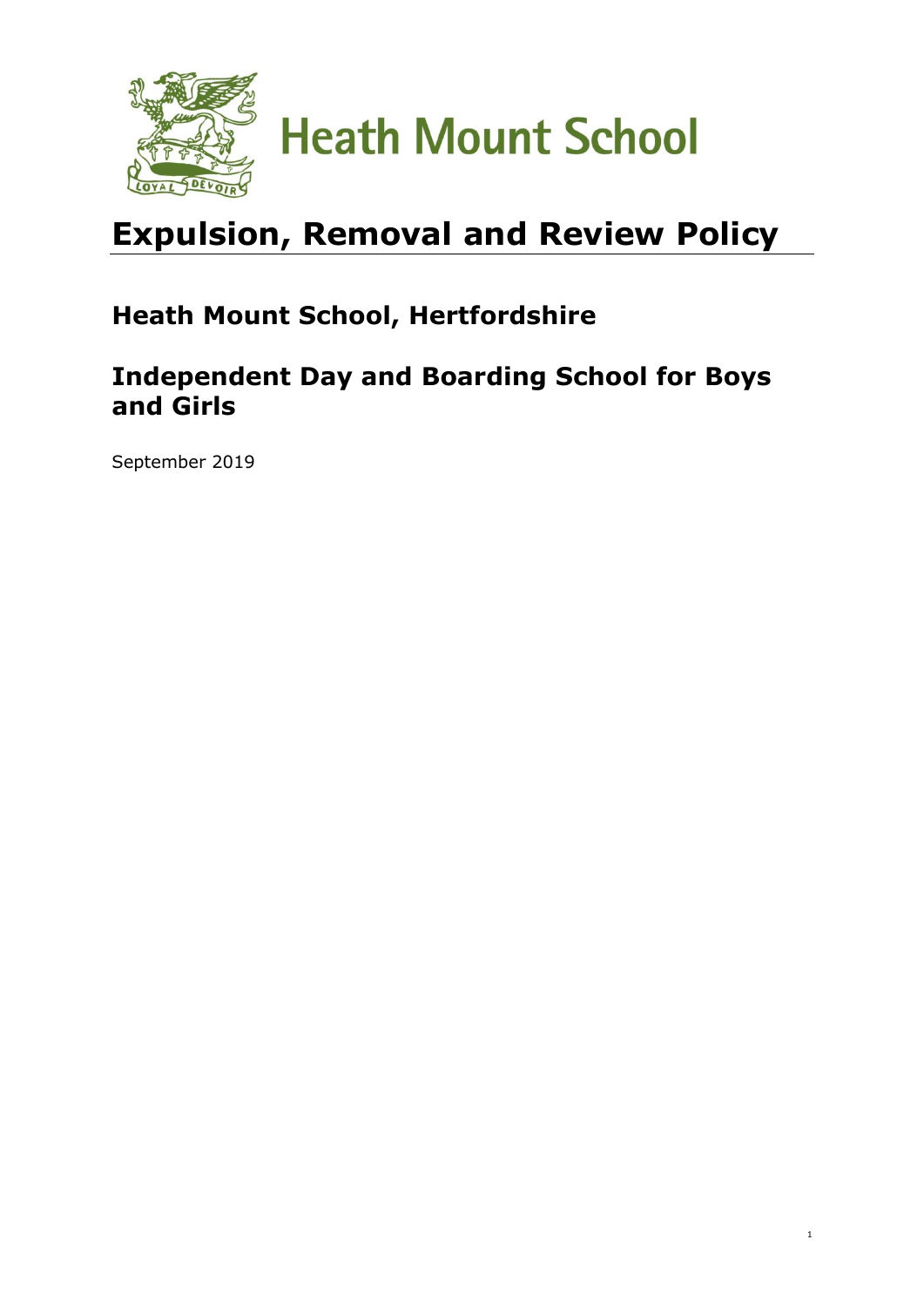

#### 1 **Introduction**

- 1.1 **Scope**: This policy contains guidelines, which will be adapted as necessary, explaining the circumstances under which a pupil may be expelled or removed. The policy is a whole school policy applicable to all pupils at the School but does not cover cases when a pupil has to leave because of ill-health, non-payment of fees, or withdrawal by his / her parents.
- 1.2 In respect of children in the Nursery and Pre**-**Prep, exclusion would only take place once all other avenues have been explored and exhausted including one-to-one intervention.
- 1.3 **Interpretation**: the definitions in this clause apply in this policy.

**Head**: references to the Head may include deputies.

**Parent**: includes one or both of the parents, a legal guardian or education guardian.

**Expulsion**: a pupil may be formally expelled from the School if it is proved on the balance of probabilities that the pupil has committed a very grave breach of discipline or a serious criminal offence. Expulsion is reserved for the most serious breaches.

**Removal**: parents may be required to remove a pupil permanently from the School or from boarding if, after consultation with the parents and if appropriate the pupil, the Head is of the opinion that:

- (a) the pupil has committed a breach or breaches of School rules or discipline for which Removal is the appropriate sanction; or
- (b) by reason of the pupil's conduct, behaviour or progress, the pupil is unwilling or unable to benefit sufficiently from the educational opportunities and / or the community life offered by the School; or
- (c) if the parents have treated the School, members of its staff or any member of the School community unreasonably.

**Exclusion**: in this policy, unless otherwise stated, exclusion is a neutral act whereby the pupil is sent home:

- (a) for a defined period of time in accordance with the School's Behaviour and Discipline Policy;
- (b) pending the Head's decision following a disciplinary meeting;
- (c) during the period before the Head's decision takes effect; and / or
- (d) pending the outcome of a Governors' Review if requested by the parent.

Exclusion as a disciplinary sanction is defined in the School's Behaviour and Discipline Policy. If, following an investigation by the Deputy Head (Pastoral) a pupil is excluded, the Deputy Head (Pastoral) will make recommendations as to how best support all pupils involved during and following an exclusion. Exclusions should always be regarded as a warning that expulsion may follow. The Head will ensure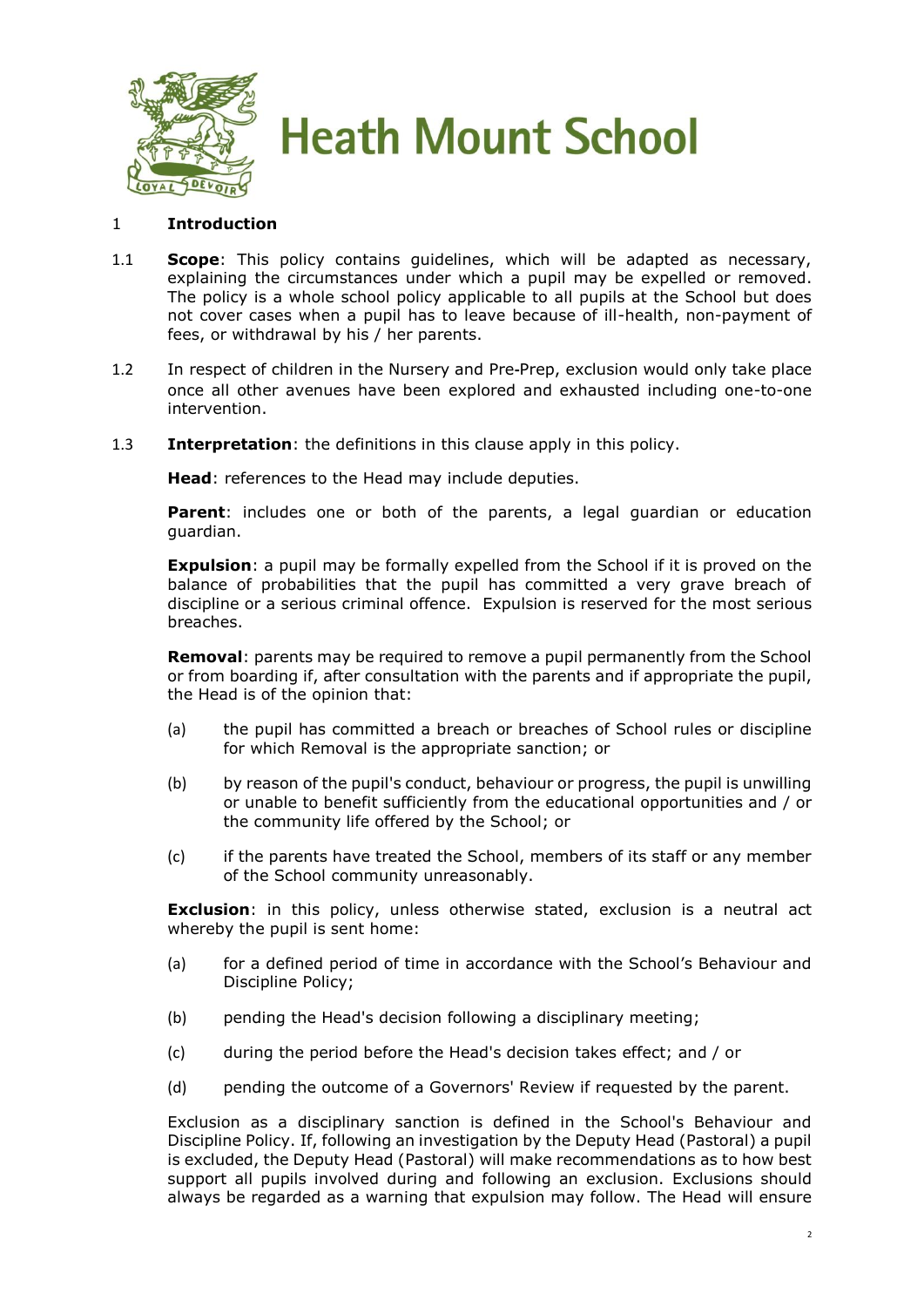

that this is explained to pupils and their parents. Internal exclusions are also an option available to the School, whereby the pupil is supervised at school.

#### 2 **Policy statement**

- 2.1 **Aims**: The aims of this policy are:
	- 2.1.1 to support the School rules and/or expectations and policies on behaviour and discipline;
	- 2.1.2 to protect pupils from the risk of harm (physical, emotional or social);
	- 2.1.3 to ensure procedural fairness and natural justice and;
	- 2.1.4 to promote co-operation between the School and parents when it is necessary for the School to require a pupil to leave earlier than expected.
- 2.2 **Misconduct**: the main categories of misconduct which may result in expulsion or removal include but are not limited to:
	- 2.2.1 supply / possession / use of certain drugs and solvents or their paraphernalia or substances intended to resemble them, or alcohol or tobacco;
	- 2.2.2 theft, blackmail, physical violence, intimidation, racism or persistent bullying;
	- 2.2.3 misconduct of a sexual nature; supply or possession of pornography;
	- 2.2.4 possession or use of unauthorised firearms or other weapons;
	- 2.2.5 vandalism or computer hacking;
	- 2.2.6 persistent attitudes or behaviour which are inconsistent with the School 's ethos;
	- 2.2.7 other serious misconduct which affects the welfare of a member or members of the School community or which brings the School into disrepute (single or repeated episodes) on or off School premises.
- 2.3 **Equality**: The School will make reasonable adjustments for managing behaviour which is related to a pupil's special educational need or disability. Where expulsion needs to be considered, the School will ensure that a pupil with a disability or special educational needs and / or his / her parents are able to present their case fully where their disability or special educational needs might hinder this. Any religious requirements affecting the pupil will also be considered.

#### 3 **Procedure**

- 3.1 The procedure followed by the School in cases where a sanction of Expulsion or Removal may be imposed by the Head are summarised in the flowchart at [Appendix](#page-3-0)  [1](#page-3-0) to this Policy.
- 3.2 The details of the disciplinary meeting are set out in [Appendix 2.](#page-5-0)
- 3.3 The details of the Governors' Review procedure are set out in [Appendix 3.](#page-8-0)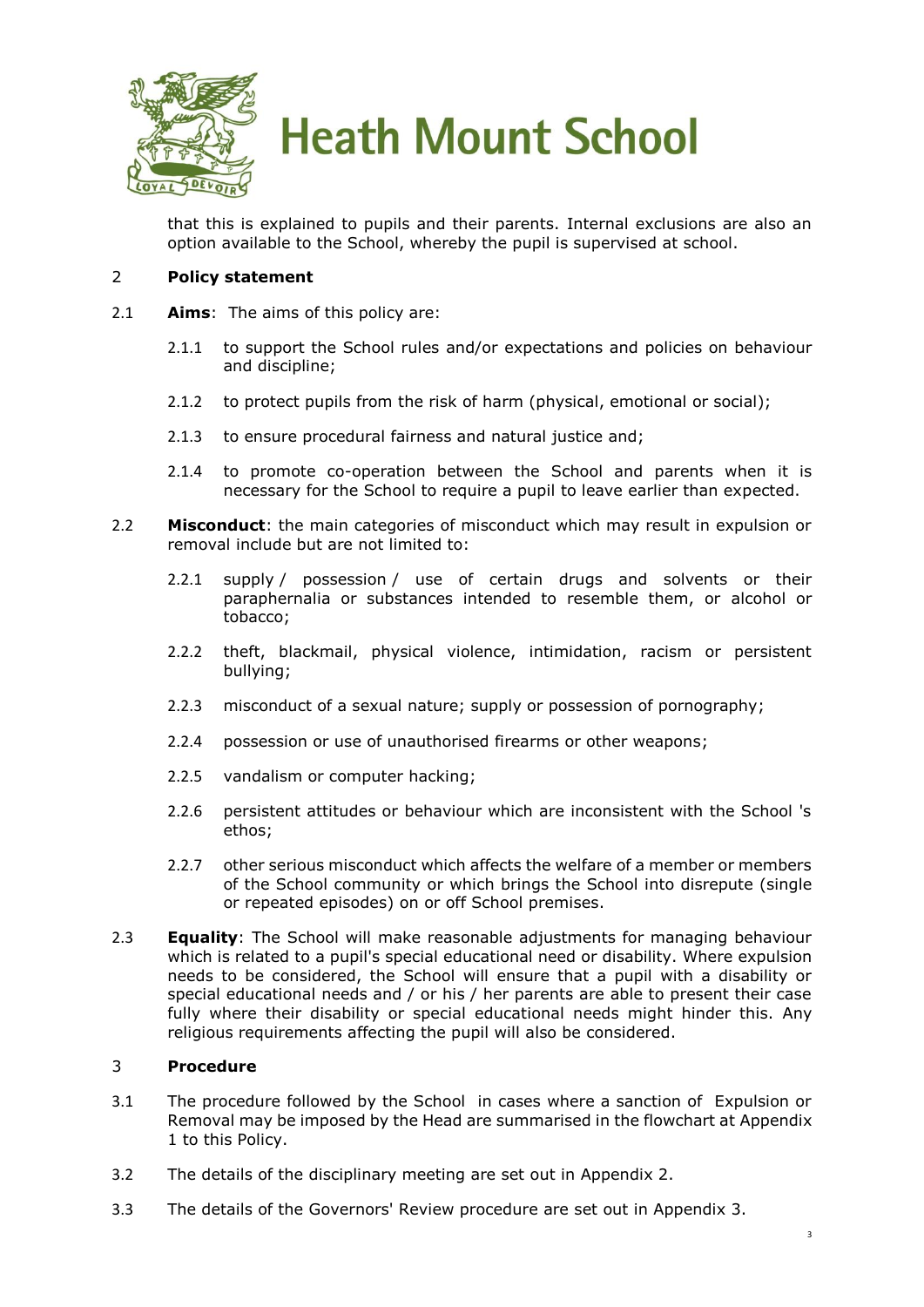#### <span id="page-3-0"></span>**Appendix 1 Procedural flowchart**

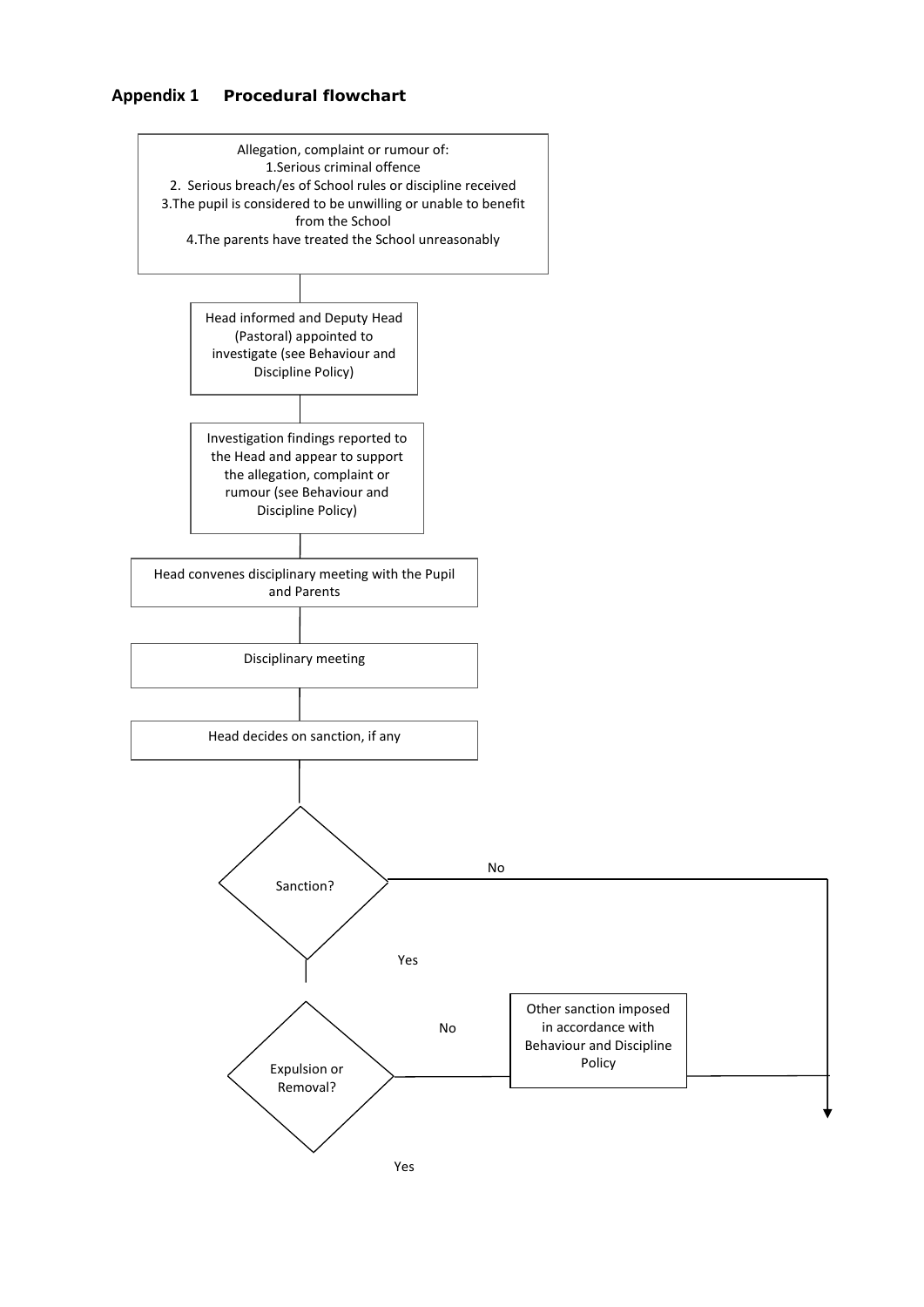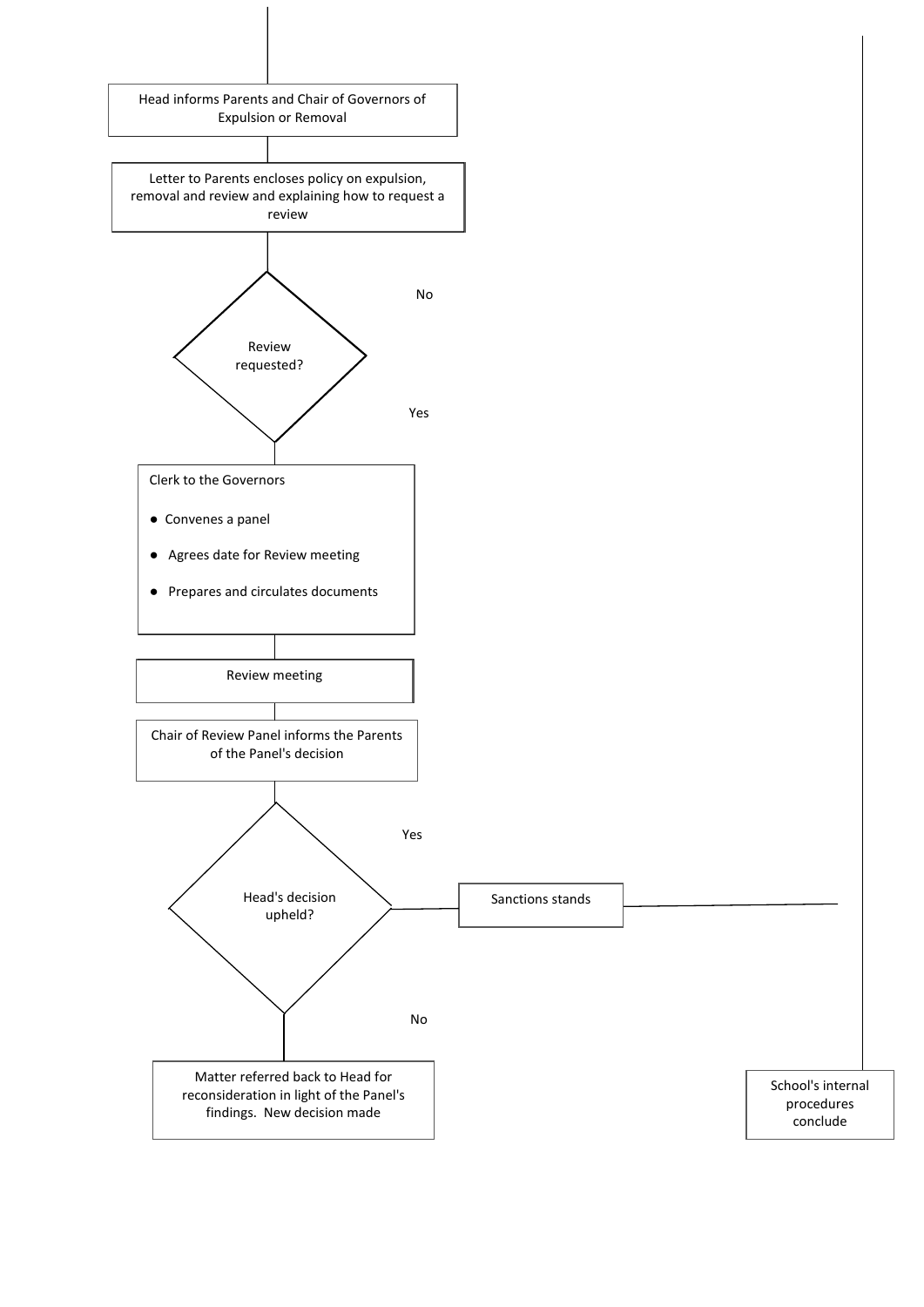#### <span id="page-5-0"></span>**Appendix 2 Disciplinary meeting with the Head**

- 1 Where the findings of the investigation carried out in accordance with the School's Behaviour and Discipline Policy appear to support the allegation, complaint or rumour, a disciplinary meeting with the Head will take place.
- 2 The Chair of Governors will be informed of the meeting.

#### 3 **Attendance**

- 3.1 The pupil and his / her parents (if available) will be asked to attend the disciplinary meeting with the Head. The pupil may also be accompanied by a member of staff of his / her choice. Where the complaint concerns the behaviour of the parents, the pupil will not generally be expected to attend the meeting and this procedure applies to the parents only.
- 3.2 The Deputy Head (Pastoral) will be in attendance to explain the circumstances of the complaint and his / her investigation and an additional member of staff will be present to minute the meeting.
- 3.3 If the parents or the pupil have any special needs or disability which call for additional facilities or adjustments (e.g. parking or the provision of documents in large print or other accessible format) those requirements should be made known to the Head or Deputy Head so that appropriate arrangements can be made.
- 3.4 If a parent is unable to attend because of, for example, travel and working commitments, the School will make reasonable alternative arrangements to ensure the parent can be involved, remotely if necessary, with the disciplinary process and their child's education.

#### 4 **The meeting**

- 4.1 Documents available at the disciplinary meeting with the Head will include:
	- 4.1.1 a statement setting out the points of complaint against the pupil or, where applicable, the parents;
	- 4.1.2 written statements and notes of the evidence supporting the complaint, and any relevant correspondence;
	- 4.1.3 the Deputy Head's (Pastoral) Investigation Report;
	- 4.1.4 the pupil's school file and (if separate) conduct record;
	- 4.1.5 the relevant School policies and procedures.
- 4.2 The Head will consider the complaint / s and the evidence, including statements made by and / or on behalf of the pupil or, where applicable, the parents.
- 4.3 The pupil and his / her parents will have an opportunity to state their side of the case. Members of staff will be on hand to join the meeting if needed, and their statements will be disclosed but, in most cases, the anonymity of pupils will be preserved.
- 4.4 The Head will inform the pupil and his / her parents of the range of disciplinary sanctions which the Head considers are open to him / her if the allegation, complaint or rumour is sufficiently proved.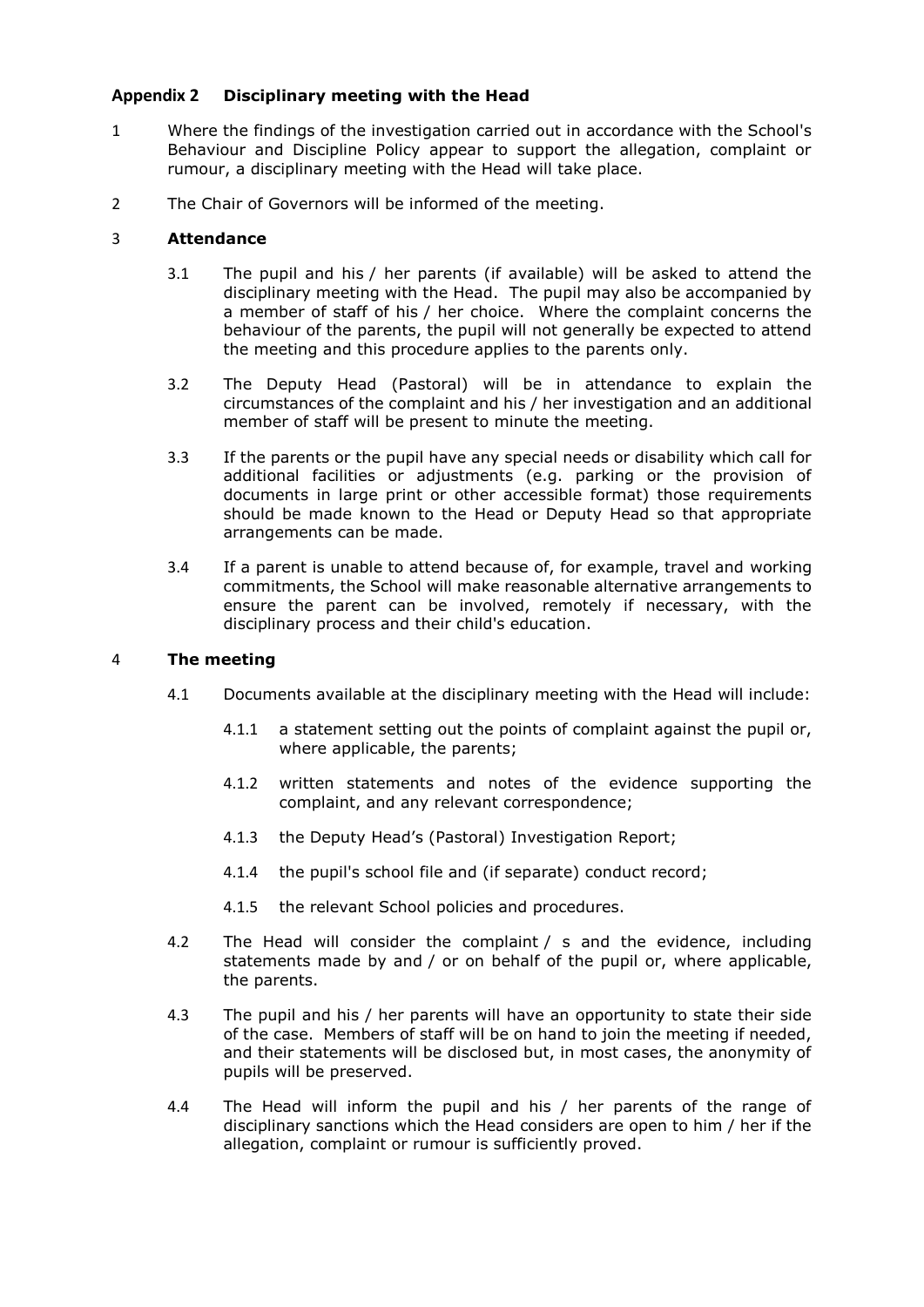4.5 Unless the Head considers that further investigation is needed, he / she will close the meeting and inform the pupil and the parents that they will be notified of his / her decision in writing.

#### 5 **The decision**

- 5.1 The Head will consider whether the allegation, complaint or rumour has been sufficiently proved. The standard of proof shall be the civil standard, i.e. the balance of probabilities. The pupil's disciplinary record will be taken into account where the complaint concerns the conduct of the pupil.
- 5.2 The Head may Expel or Remove a pupil or impose any other sanction he / she considers to be appropriate in accordance with the School's Behaviour and Discipline Policy.
- 5.3 The Head will notify the parents of his / her decision in writing, with reasons, within three School days of the disciplinary meeting.
- 5.4 A decision to Expel or Remove a pupil shall take effect seven days after the decision was first communicated to a parent. Until then, the pupil shall remain suspended and away from School premises.

#### 5.5 **Review**

- 5.5.1 The parents or the pupil may request a Governors' Review of the Head's decision to Expel or Remove a pupil from the School, or where the pupil is suspended from the School for 11 school days or more or where a suspension would result in the pupil missing a public examination within the seven days after the decision was first communicated to a parent.
- 5.5.2 If such a request is made, the pupil shall remain suspended until the Review has taken place and either the sanction is upheld or a reconsidered decision made.
- 5.5.3 See [Appendix 3](#page-8-0) for further information about requesting and the detail of the Governors' Review procedure.

#### 6 **Leaving status**

- 6.1 If a pupil is Expelled or Removed, his / her leaving status will be one of the following: Expelled, Removed or, if the offer is made by the Head and accepted by the parents, Withdrawn by parents.
- 6.2 Additional points of leaving status include:
	- 6.2.1 the form of letter which will be written to the parents and the form of announcement in the School;
	- 6.2.2 the form of reference which will be supplied for the pupil;
	- 6.2.3 the entry which will be made on the School record and the pupil's status as a leaver;
	- 6.2.4 arrangements for transfer of any course and project work to the pupil, his / her parents or another school;
	- 6.2.5 whether (if relevant) the pupil will be permitted to return to School premises to sit public examinations;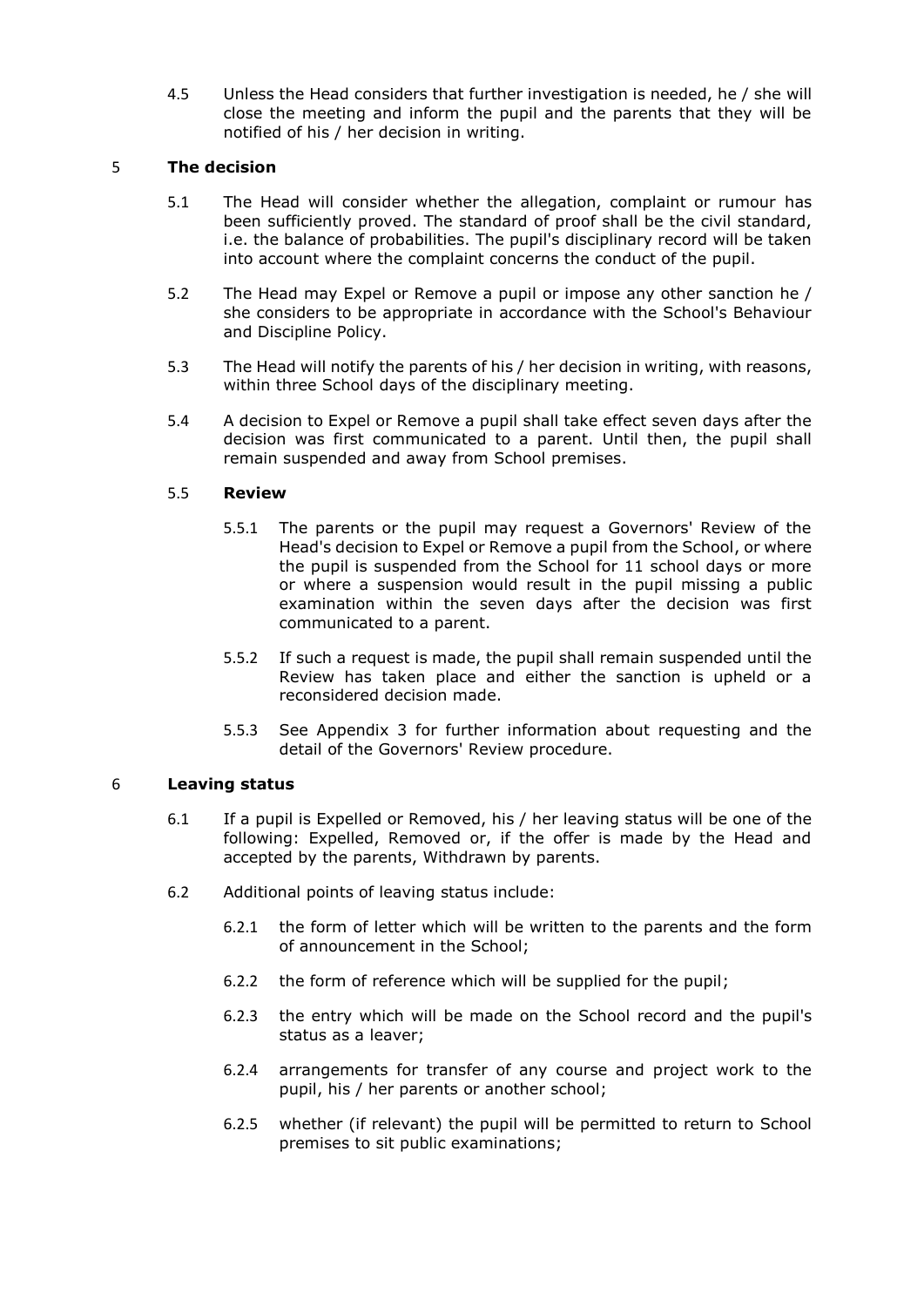- 6.2.6 whether (if relevant) the School can offer assistance in finding an alternative placement for the pupil;
- 6.2.7 whether the pupil will be entitled to leavers' privileges;
- 6.2.8 the conditions under which the pupil may re-enter School premises in the future and
- 6.2.9 financial aspects: payment of any outstanding fees and extras; whether the deposit will be returned or credited; refunded of prepaid fees.

#### **Monitoring and Review**

| <b>Governors Committee Reviewing</b>                    | Education                                                                                                                                 |
|---------------------------------------------------------|-------------------------------------------------------------------------------------------------------------------------------------------|
| Date last formally approved and<br>became effective     | 15 <sup>th</sup> October 2019                                                                                                             |
| <b>Period of review</b>                                 | Every three years by Governors<br>Next review 2022                                                                                        |
| Person responsible for<br>implementation and monitoring | Headmaster                                                                                                                                |
| <b>Related policies</b>                                 | Accessibility & Equality Policy<br><b>Admissions Policy</b><br>Anti-bullying Policy<br>Behaviour and Discipline Policy<br>Parent Contract |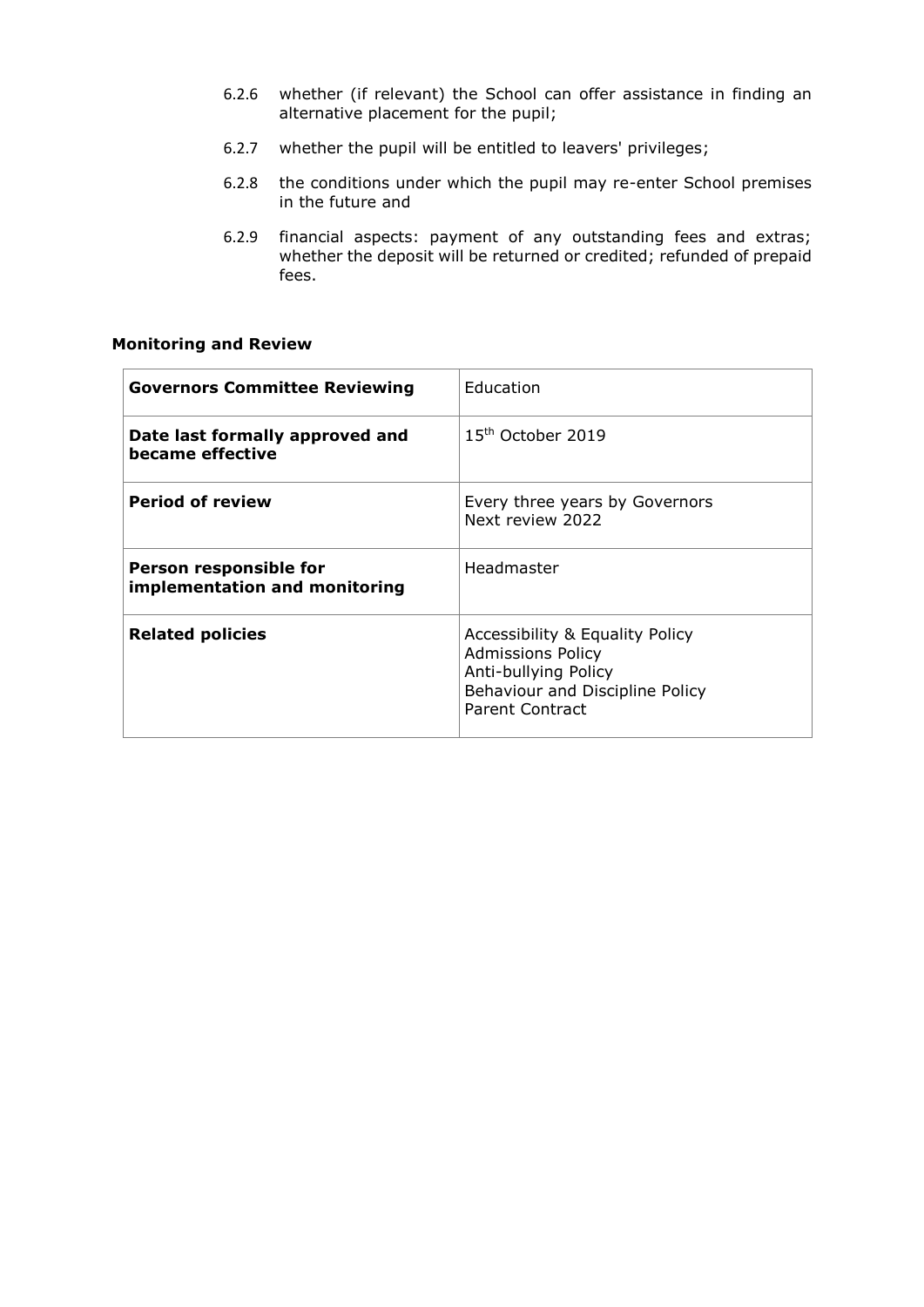#### <span id="page-8-0"></span>**Appendix 3 Review**

- 1 **Request for review**: a pupil or his / her parents may request a Review by the Governors of the Head's decision to Expel or Remove a pupil or where a decision has been made to impose the disciplinary sanction of suspension on a pupil for 11 school days or more or where such suspension would prevent a pupil from taking a public examination. The application must be made in writing using the Request Form at Appendix 4 and received by the Clerk to the Governors within seven days of the Head's decision being notified to the parents, or longer by agreement. If the parents or the pupil have any special needs or disabilities which call for additional facilities or adjustments, these should be made known to Clerk so that appropriate arrangements can be made.
- 2 **Grounds for review**: in their application the parents must state the grounds on which they are asking for a Review and the outcome which they seek. For the avoidance of doubt, a mere disagreement with the decision of the Head will not of itself be grounds sufficient for a Review.
- 3 **Review Panel**: The Review will be undertaken by a three-member sub-committee of the Governing Body. The panel members will have no detailed previous knowledge of the case or of the pupil or parents and will not include the Chair of Governors. Selection of the Panel will be made by the Clerk to the Governors. With the exception of the Chair of Governors, those Governors not appointed to the Panel will not be provided with information about the case. Parents will be notified in advance of the names of the panel members. Fair consideration will be given to any bona fide objection to a particular member of the Panel. The Panel may include an independent member who has no connection with the management or running of the School.
- 4 **Role of the Panel**: the role of the Panel is to consider the documentation provided by the parties and representations made and to decide whether to uphold the Head's decision or refer the decision back to him with recommendations so that he may consider the matter further.
- 5 **Review meeting**: The meeting will take place at the School premises, normally within ten School days after the parents' application has been received. A Review will not normally take place during school holidays. The parents and the Head will be asked to submit any documents they wish to refer to at the meeting to the Clerk to the Governors and a single bundle will be circulated to the Panel and the parties simultaneously at least three days before the meeting. On receipt of new information not previously available to the Head before his decision was made, the Clerk should contact the Chair of Governors who will decide whether:
	- 5.1 to include the new information in the bundle; or
	- 5.2 to omit the information if not relevant to the grounds for Review; or
	- 5.3 to make further enquiries of the parents or the pupil about the information; or
	- 5.4 to refer the information to the Head for his consideration as to whether the decision should be revisited.

A Review meeting is a private procedure and all those who are concerned in it are required to keep its proceedings confidential, subject to law. The requirement is without prejudice to the parties' right to refer to the Panel's decision in any subsequent legal proceedings.

6 **Attendance**: those present at the Review meeting will normally be: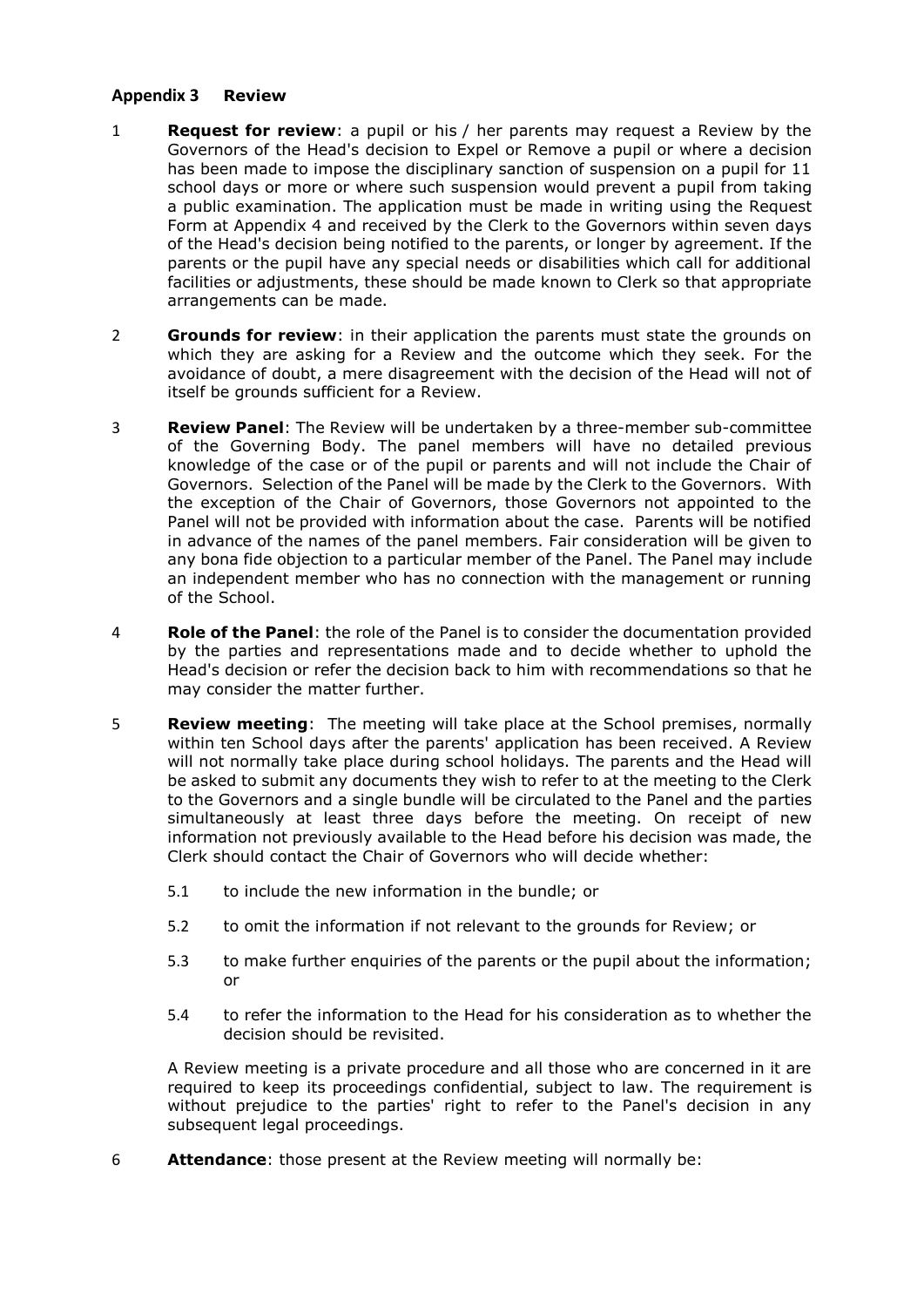- 6.1 members of the Review Panel and an appointed Clerk;
- 6.2 the Head and any relevant member of staff whom the pupil or his / her parents have asked should attend and whom the Head considers should attend in order to secure a fair outcome;
- 6.3 the pupil together with his / her parents and, if they wish, a member of the School staff who is willing to speak on the pupil's behalf. If the complaint concerns the behaviour of the parents, the pupil will not be expected to attend. The parents may be accompanied by a friend or relation. The meeting is not a legal proceeding and so legal representation is not necessary. The Clerk to the Governors must be given seven days' notice if the friend or relation is legally qualified and the parents should note that the Review Panel will wish to speak to the parents directly and this person will not be permitted to act as an advocate or to address the meeting unless invited to do so by the Chair of the Panel.
- 7 **Conduct of meeting**: the meeting will be chaired by one member of the Review Panel and will be conducted in a suitable room and in an informal manner. All statements made at the meeting will be unsworn. As a general rule, the meeting will not be recorded but the Clerk will be asked to keep a minute of the main points which arise at the meeting. All those present will be entitled, should they wish, to take their own notes. The meeting will be directed by the Chair who will conduct it so as to ensure that the parties have a reasonable opportunity of asking questions and making appropriate comment. Everyone is expected to show courtesy, restraint and good manners. The Chair may at his / her discretion adjourn or terminate the meeting. If the meeting is terminated, the original decision will stand.
- 8 **Procedure**: The Head will provide the parents with a copy of the current Review procedure if requested. The Panel will consider each of the points raised by the pupil or his / her parents and any documentation they wish to rely on so far as relevant to:
	- 8.1 **whether the decision was fair procedurally and / or substantively** whether the facts of the case were sufficiently proved and an appropriate procedure followed when the decision was taken to Expel or Remove of the pupil. The civil standard of proof, namely, "the balance of probability", will apply and;
	- 8.2 **whether the sanction was proportionate** that is whether it was warranted in respect of the breach of discipline or the other events that are found to have occurred and to the legitimate aims of the School 's policy in that respect.

The requirements of natural justice will apply. If for any reason the pupil or his / her parents are dissatisfied with any aspect of the meeting they must inform the Chair at the time and ask the Clerk to note their dissatisfaction and the reasons for it.

9 **Decision**: when the Chair decides that all issues have been sufficiently discussed and if by then there is no consensus, he / she will conclude the meeting and the Panel will consider its decision and recommendations. The Panel's decision and any recommendations will be notified in writing, with reasons, to the Head and the parents by the Chair of the Review Panel or the Chair of Governors within three School days of the meeting. The Head will provide his/her response to those recommendations, if appropriate, in writing within three School days. In the absence of a significant procedural irregularity, the Head's decision will then be final.